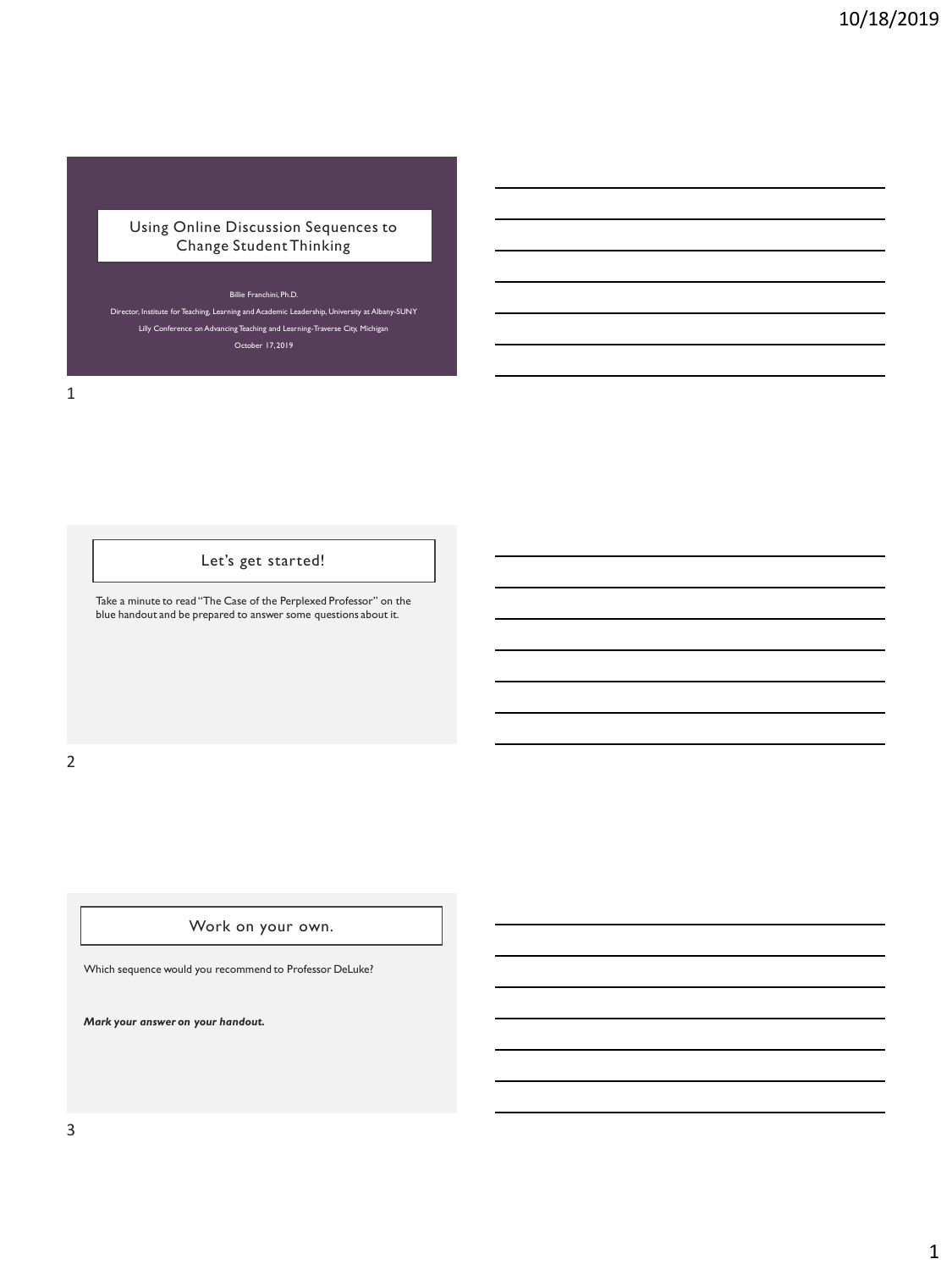# Work in small groups.

Which sequence would you recommend to Professor DeLuke?

*Share your individual choices and come to consensus on a group answer. Be prepared to share and explain your choice.*

4

### Let's see your choices.

Which sequence would you recommend to Professor DeLuke?

*Find the card (A, B, or C) that represents your group's choice. When I count to 3, hold up your card.*

• What experiences or knowledge did you draw on to make your choice?

• What were the strengths of each plan?

• What were the potential drawbacks of each plan?

5

#### How are these sequences structured?

• Professor Adams and Professor Chung's plans focus students on abstract concepts first and then ask them to apply those concepts to a concrete task (analyzing a specific case).

• Professor Battista's plan focuses students on a concrete task first (analyzing a specific case) and then asks them to work with the abstract concepts.

*How do these approaches align with what we know about learning?*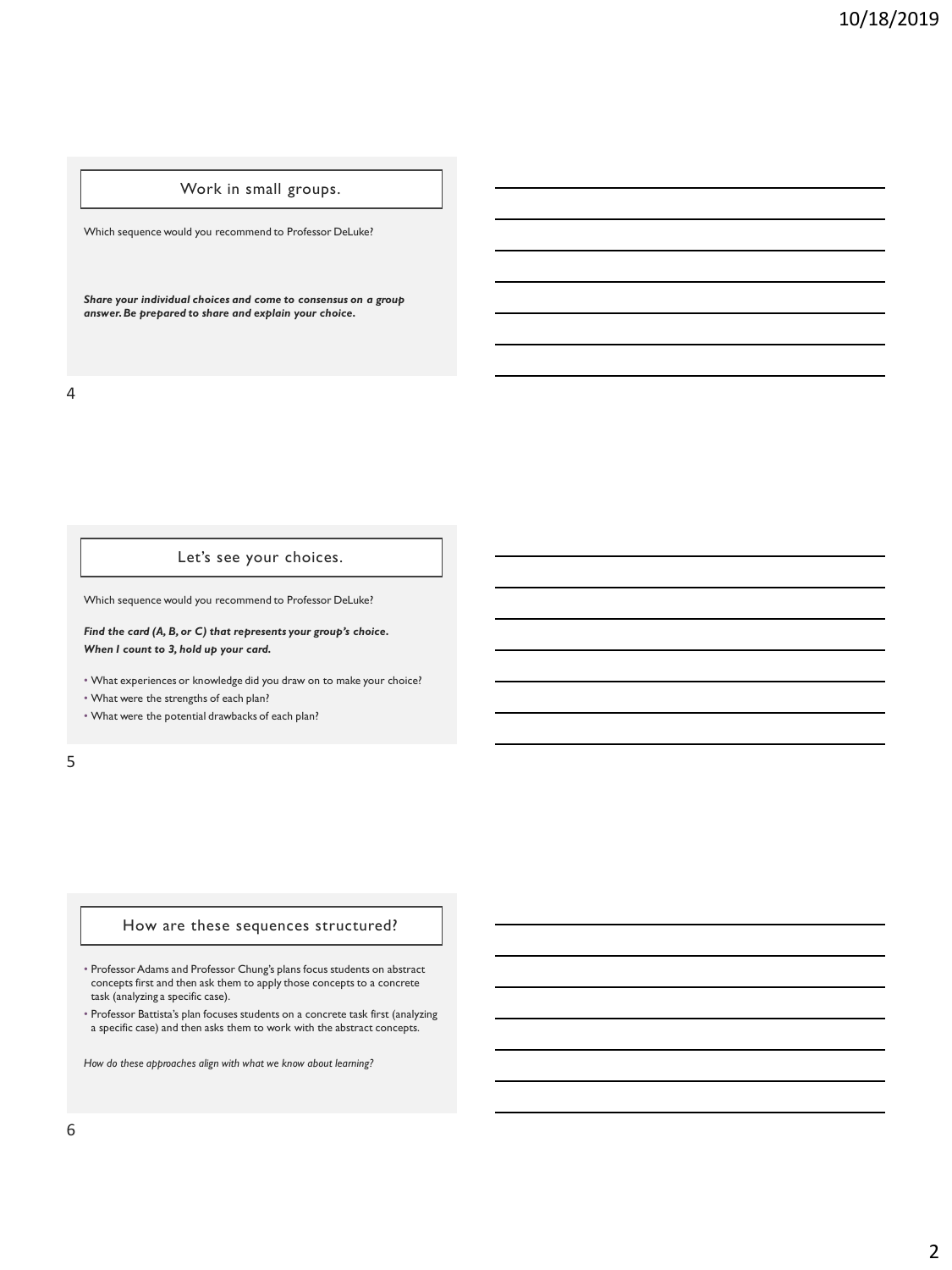

| and the control of the control of the control of the control of the control of the control of the control of the      |  |
|-----------------------------------------------------------------------------------------------------------------------|--|
|                                                                                                                       |  |
|                                                                                                                       |  |
| <u> 1989 - John Harry Harry Harry Harry Harry Harry Harry Harry Harry Harry Harry Harry Harry Harry Harry Harry H</u> |  |
| and the control of the control of the control of the control of the control of the control of the control of the      |  |
| and the contract of the contract of the contract of the contract of the contract of the contract of the contract of   |  |
|                                                                                                                       |  |
|                                                                                                                       |  |

What is useful about Professor Battista's approach?

It requires students to start doing the thinking that the final project requires (*using* concepts to conduct a case study analysis) right away.

8

We are often drawn to starting with abstract concepts because

we believe that students must have foundational knowledge (*know* everything) before they are ready to attempt real work.

But our students aren't blank slates! They already know things.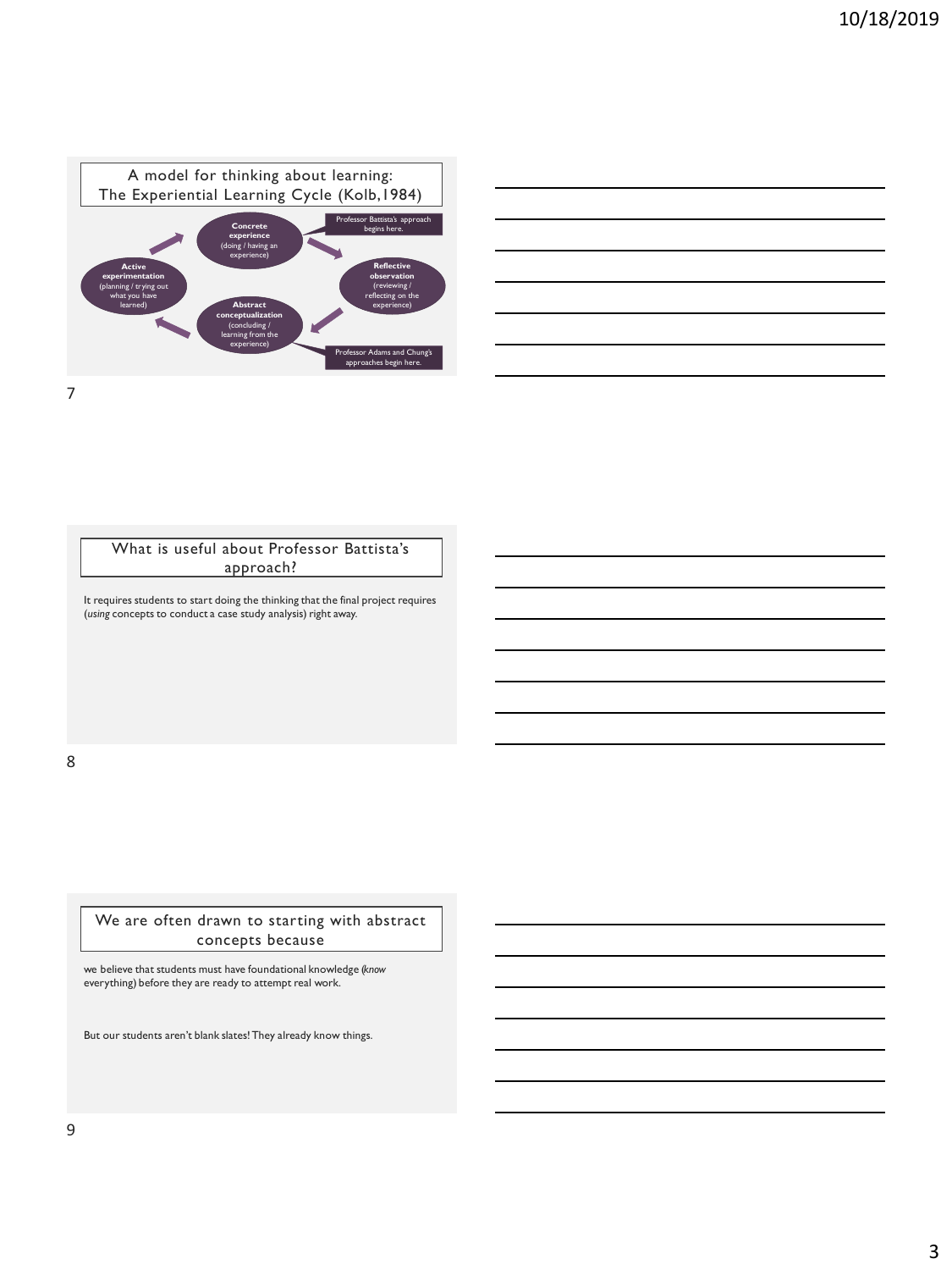When we start by asking them to *use* what they already know to complete a concrete task, we

- prepare students for the *higher-order thinking* our assignments require (because they immediately begin attempting that thinking);
- prepare students to *change their thinking* in the ways we have targeted (because they immediately begin reflecting on their thinking); and
- let students experience the *excitement* of our disciplines (because they immediately begin doing real work—before they're "ready").

10

### "But what if a lot of what they already know is wrong?"

We often believe this:

"When students make mistakes, their mistaken thinking is reinforced—they will remember the mistake instead of the correction."

11

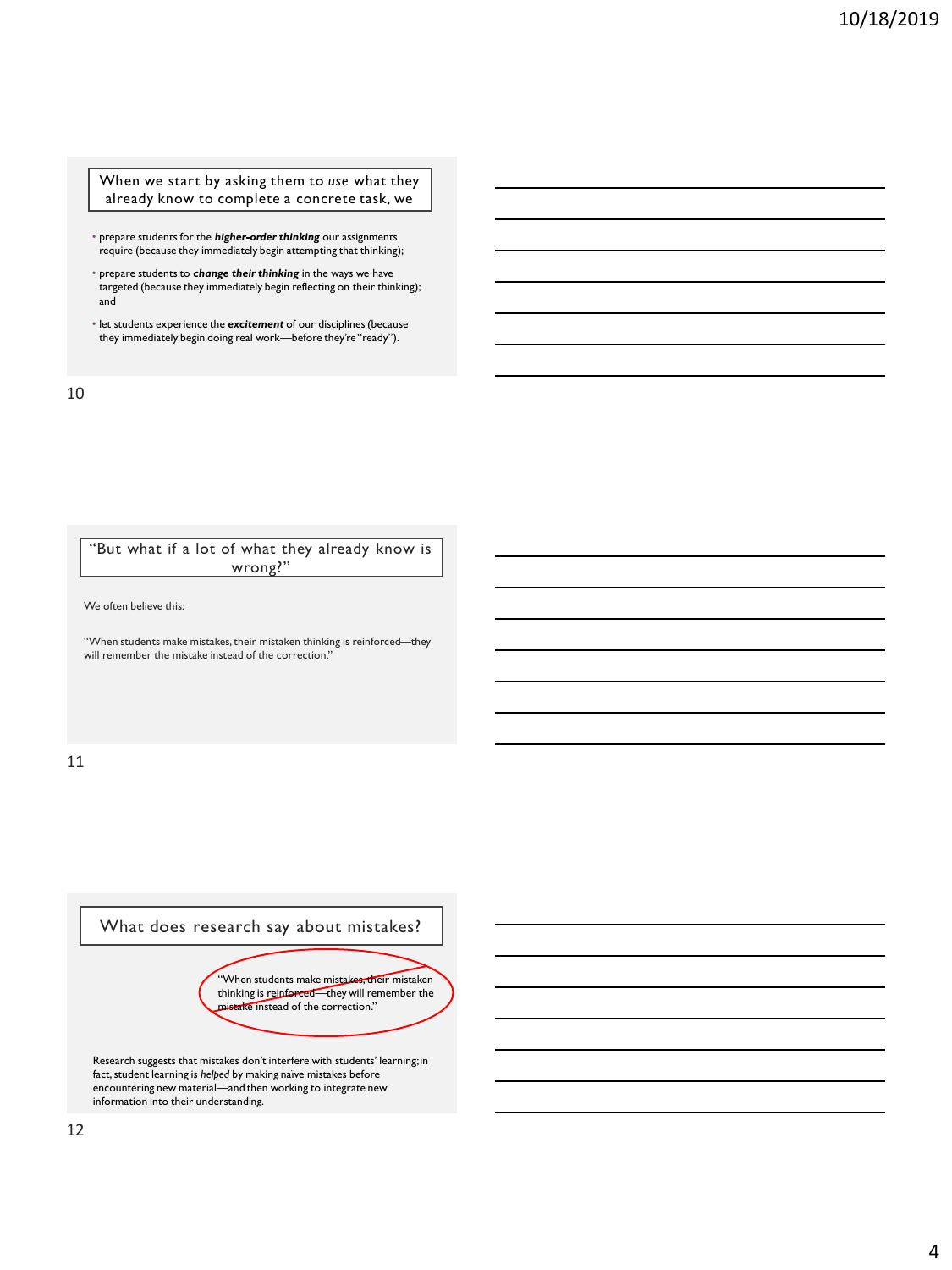# Key Principle

Students must do work that requires them to *confront* what they already know/think/believe—and reflect on that thinking—so that they can effectively *change their thinking*.

*Note: Online discussions are particularly powerful for this because students' prior thinking is made visible.*

13

Let's pause and begin to integrate what we've learned. (Abstract conceptualization)

Revisit your initial thinking about "The Case of the Perplexed Professor."

Make some notes about any changes in your thinking that have occurred as a result of our discussion and the information on learning that was presented. You might want to use this framework to guide your writing:

"I used to think \_\_\_\_\_\_\_. Now I think \_\_\_\_\_\_\_."

*Note: You can do this even if your initial answer aligned with the research.* 

14

#### Would anyone like to share?

"I used to think \_\_\_\_\_\_. Now I think \_\_\_\_\_\_."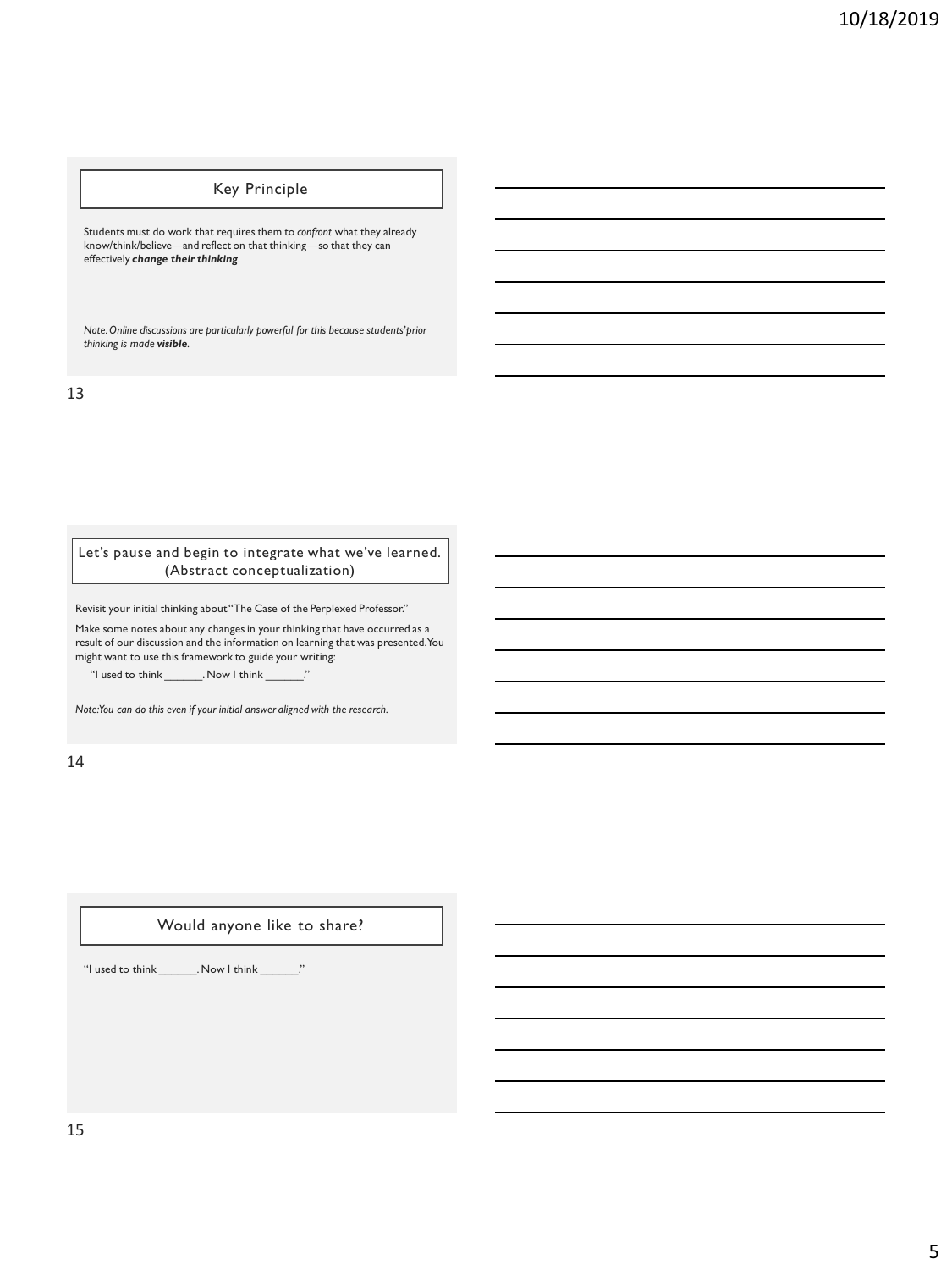### We just completed most of a learning cycle.

**1) Concrete experience** Read a short case and choose which teacher's approach is best.

**2) Observation and reflection** Explain the thinking behind your choice. Compare your choices with your colleagues.

**3) Abstract conceptualization**

Here's some information about how learning works. How does this integrate with and/or change your earlier thinking?

*Now we are ready to try out what you've learned and start putting these new ideas into practice (active experimentation).*

16



17

#### Let's look at some examples.

Take a moment to read over the handout, which includes some examples of strategies for building sequences of online discussions that help change student thinking.

Any questions?